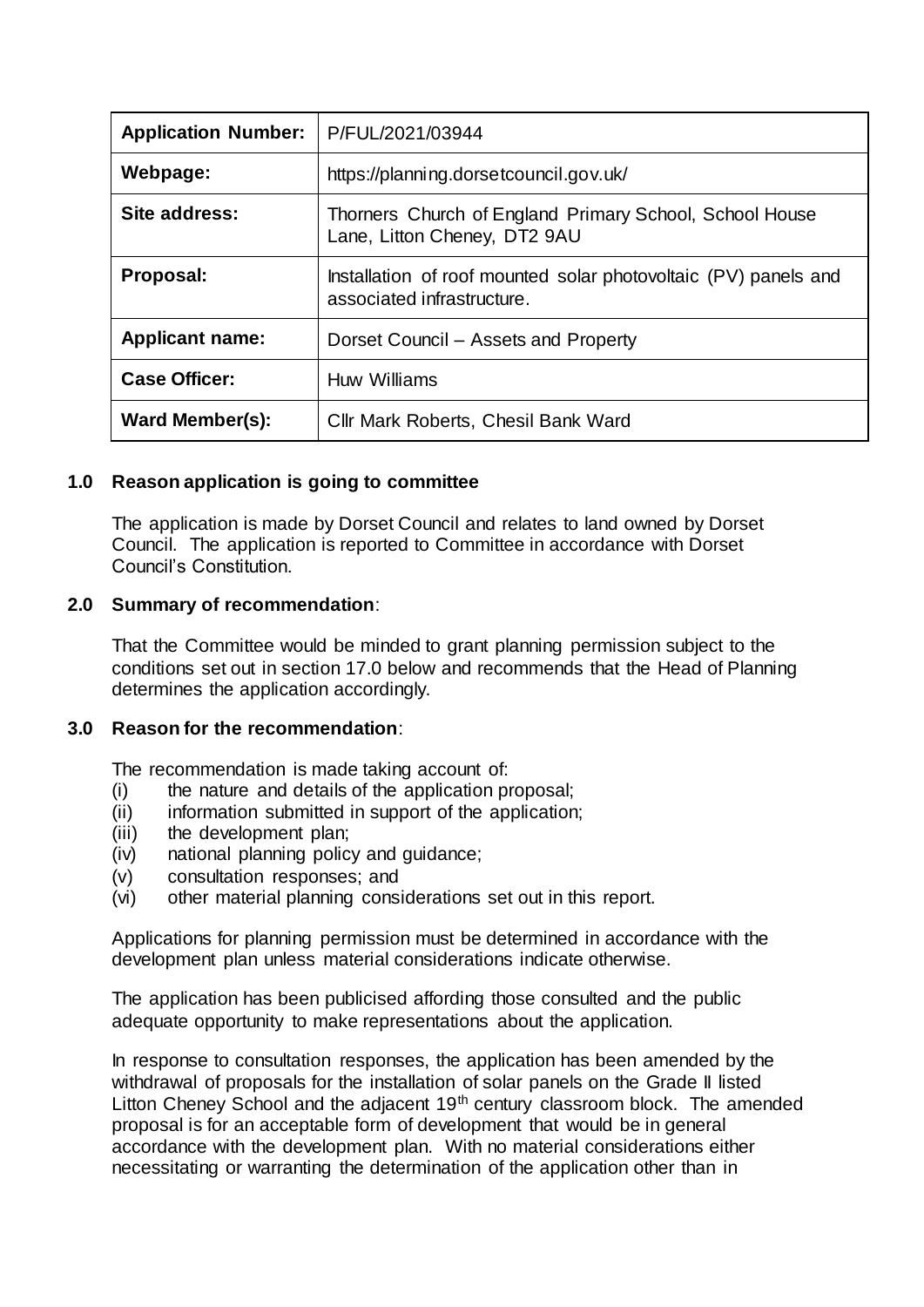accordance with the development plan, planning permission can and should be granted.

## **4.0 Key planning issues**

| <b>Issue</b>                                                 | <b>Conclusion</b>                                                                                                                                                                                                                                                                                                     |
|--------------------------------------------------------------|-----------------------------------------------------------------------------------------------------------------------------------------------------------------------------------------------------------------------------------------------------------------------------------------------------------------------|
| Principle of development                                     | The development plan is supportive of solar<br>energy generation provided that the benefits of<br>the development significantly outweigh any<br>harm.                                                                                                                                                                 |
| Impact on character, appearance and<br>heritage significance | Harm to the character and appearance of the<br>Litton Cheney Conservation Area and the<br>Dorset Area of Outstanding Natural Beauty<br>would be so slight as to result in no harm to<br>heritage significance of the Conservation Area,<br>other heritage assets or the AONB.                                         |
| Balance between harm and benefits                            | Harm to the character and appearance of the<br>Litton Cheyney Conservation Area and Dorset<br>Area of Outstanding Natural Beauty would be<br>slight and significantly outweighed by the public<br>benefits associated with the proposed<br>development rendering an otherwise<br>unacceptable development acceptable. |

## **5.0 Description of Site**

Thorners Church of England Primary School ('Thorners School') is located on the southern side of School Lane on the southern edge of the village of Litton Cheney.

The School Site is shown edged red on the submitted Location Plan and extends to approximately 0.63 ha. The surrounding area is residential and semi-rural in character.

The original school building dates from the  $18<sup>th</sup>$  century and is of stone construction with a slate roof and brick stack. The original building was extended in the 19<sup>th</sup> century by the addition of a classroom block erected at  $90^{\circ}$  to the original building. The original school building and the 19<sup>th</sup> century classroom block have each been further extended with more recent additions to their rear. The more recent additions are of utilitarian design with painted and rendered elevations of felt roofs.

To the south of the school buildings are an outdoor swimming pool and the school playing fields, beyond which is an area of woodland and open countryside.

To the west of the School Site are residential properties and to the east is the Litton and Thorners Community Hall and further residential properties.

To the north of the School Site, on the opposite side of School Lane, is an area of paddock.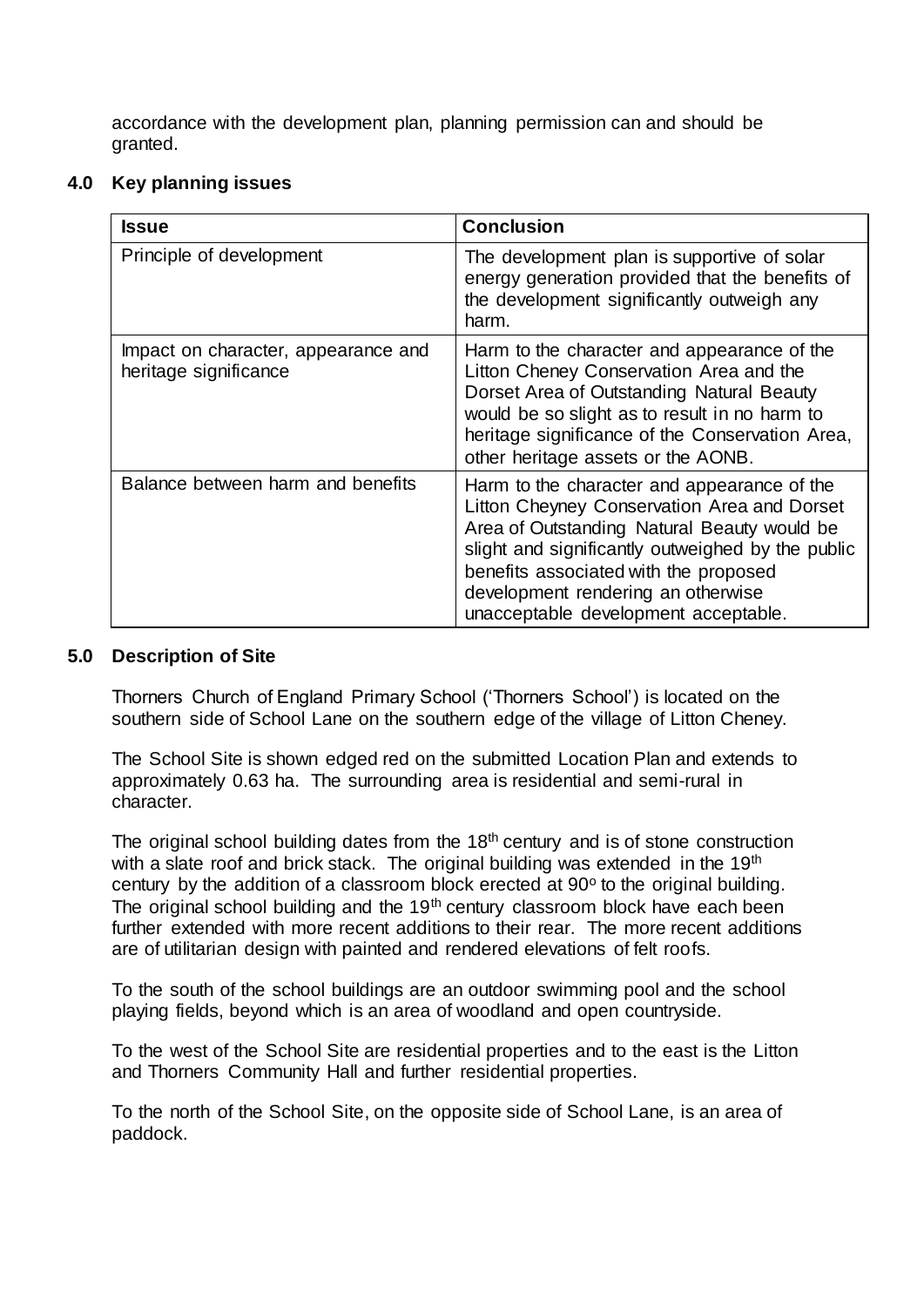#### **6.0 Description of Development**

Planning permission is sought for the installation of roof-mounted solar photovoltaic (PV) panels and associated infrastructure.

As originally submitted, the application sought planning permission for the installation of a total of 150 solar panels with panels to be installed on the southward facing (rear) roof plane of the original school building, on both roof planes of the  $19<sup>th</sup>$ century classroom block and on east, west and southward facing roof planes of later school buildings.

The application has since been amended by the deletion of the panels from the rear roof plane of the original school building and from both roof planes of the 19<sup>th</sup> century classroom block such that the remaining proposal is for 4 arrays on the later school buildings.

Each panel would be of a monocrystaline (all black), half-cell design with a black frame and white backsheet.

The panels would be mounted to lie flush with the roof planes; would be wholly contained with the existing roof areas; and would be set back from the roof peaks so as not to increase the overall height of the buildings.

#### **7.0 Relevant Planning History**

An associated application has been submitted seeking listed building consent and is the subject of a separate report (Application Reference: P/FUL/2021/03945).

Submission of the applications follows informal pre-application discussions regarding the proposal and informal consultation with Dorset Council's Senior Conservation Officer who noted concern over the extent of the proposed array.

#### **8.0 List of Constraints**

The School Site is located within the designated Litton Cheney Conservation Area and also within the designated Dorset Area of Outstanding Natural Beauty (AONB).

In the exercise of any functions under the planning Acts with respect to any buildings or other land in a Conservation Area special attention must be paid to the desirability of preserving or enhancing the character or appearance of the Conservation Area.

In exercising or performing any functions in relation to, or so as to affect, land in an Area of Outstanding Natural Beauty (AONB), local planning authorities must have regard to the purpose of conserving and enhancing the natural beauty of the AONB.

'Litton Cheney School' comprising the original school building is a Grade II listed building (NHLE 1214877).

In considering whether to grant planning permission for development which affects a listed building or its setting, the local planning authority must have special regard to the desirability of preserving the building or its setting or any features of special architectural or historic interest which it possesses.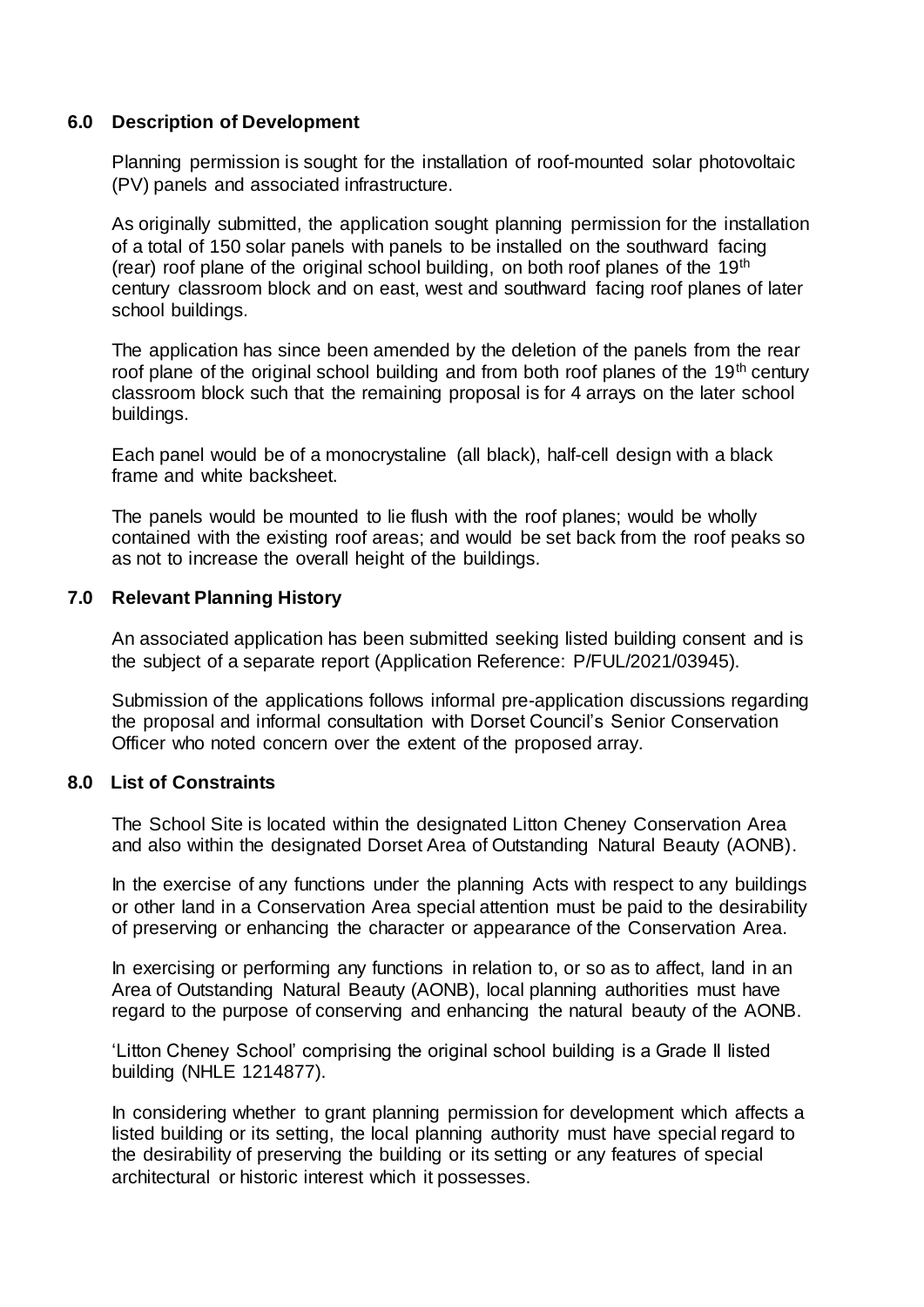The statutory list entry (listing description) makes clear that the listing does not include the 19<sup>th</sup> century classroom block, but the Litton Cheney Conservation Area Appraisal identifies the '1877 classroom block' as an Important Local Building of visual and historical value, such that the classroom block constitutes a nondesignated heritage asset.

## **9.0 Consultations**

#### **Consultees**

## **1. Ward Member – Chesil Bank Ward**

No response received.

#### **2. DC Conservation & Design Officer**

Responded to related application for listed building consent on 9<sup>th</sup> December 2021 indicating conditional support and commenting that:

"At present the scheme is not considered to preserve or enhance the Conservation Area streetscene, impacting detrimentally by introducing an element of erosion to the significance of a key, locally listed building and the overall historic group value.

In addition, the proposed extent of attachment of panels to the main listed building fails to give great weight to the conservation of the heritage asset, failing to safeguard its special architectural character and historic interest, and instead contributing less-thansubstantial harm.

Although the solar panels may contribute an element of public benefit the extent of their proposed instatement is considered excessive and cannot be sufficiently outweighed by any public benefit.

As such officer support for the present scheme cannot be supported. It is recommended that modifications are undertaken."

Further comments that:

"Direction has been previously provided on the heritage impact of such proposals as follows:

We have some concerns over the extent of the proposed array. Whilst the addition to the later buildings to the rear could be achievable, the extent should be considerably reduced from the two earlier blocks: the main building should be avoided altogether, whilst the adjoining classroom block could potentially only have three panels added to the inner (i.e. eastern) face, where they would not feature in prominent views to the building.

Having visited site: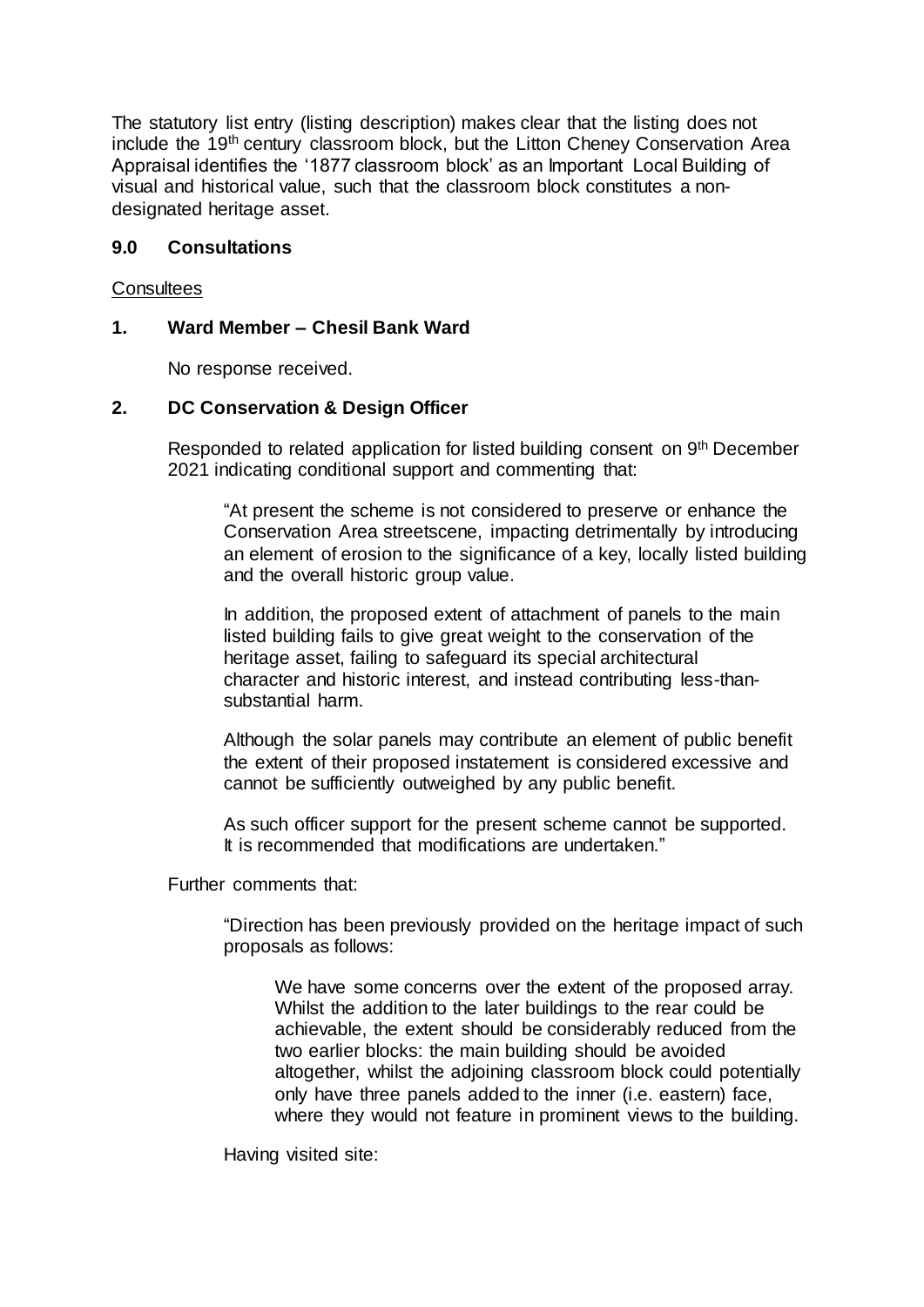It is agreed that the positioning of the solar panels flush to the shallow slopes of the various modern additions, to the rear of the historic buildings, is considered acceptable, as any juxpositioning with the heritage assets would have limited impact on the overall appreciation and experience of the listed building.

 It is noted that no panels are proposed to the two flat roofed areas, the far southern classroom and the area that wraps around the northern side of the dual pitched C20 wing. Consideration could be given to flat panels on these, dependant on pitch and resulting visibility.

As to the proposed panels for the main building and that of the attached C19 schoolroom.

 These would not be supported, as it would be considered that they would impact detrimentally on the designated and undesignated heritage assets and the setting of both. The outer western elevation of the schoolroom, as seen clearly from the Conservation Area streetscene and the inner eastern seen in close relationship with the rear elevation of the main building.

No consideration appears to have been given to mounting panels on racking and on the ground, as is commonly undertaken in the setting of listed buildings.

It was noted that the location along the rear southern boundary of the swimming pool enclosure could be a potential opportunity.

Details of cabling routing etc will be required to ensure that there is no impact on the setting or fabric of the historic buildings – provided upfront or conditioned."

# **3. Litton Cheney Parish Council**

Responded on 12<sup>th</sup> November 2021 expressing support for the application due to the environmental and financial benefits of the proposed solar panels, which will contribute to the Climate and Ecological Emergency Strategy. Further noted that the Parish Council does not consider the proposed solar panels will have a detrimental impact on either the amenities of local residents or within the AONB landscape, but requests the views of the AONB Team be taken into account.

#### Representations received

The application was advertised by site notice displayed on 22nd October 2021.

| <b>Total – Objections</b> | <b>Total - No Objections</b> | <b>Total - Comments</b> |
|---------------------------|------------------------------|-------------------------|
|                           |                              |                         |

| <b>Petitions Objecting</b> | <b>Petitions Supporting</b> |
|----------------------------|-----------------------------|
|----------------------------|-----------------------------|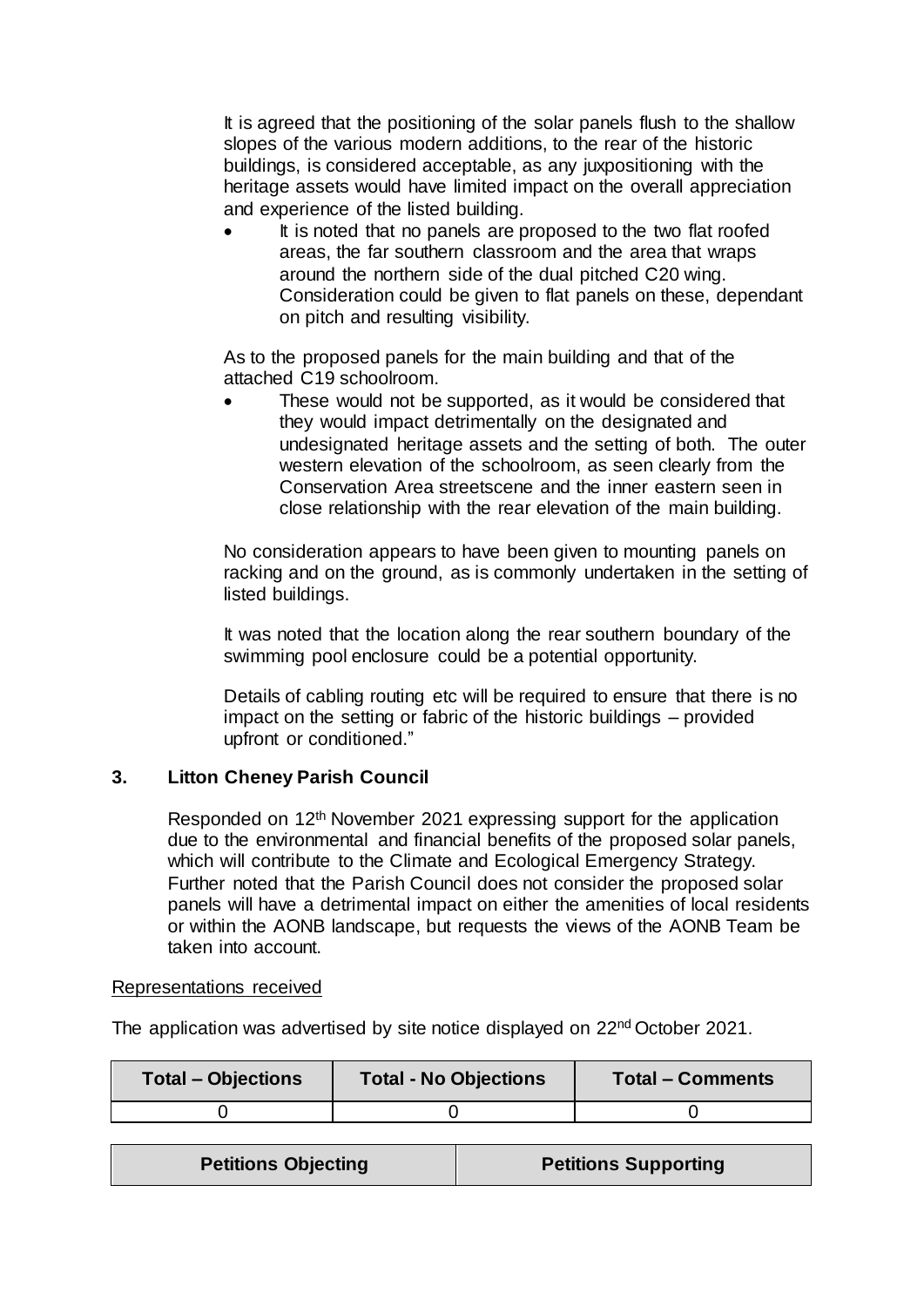| 0 Signatures | <sup>Signatures</sup> |
|--------------|-----------------------|

#### **10.0 Relevant Policies**

Development plan

- (1) West Dorset, Weymouth & Portland Adopted Local Plan 2015 ('the Adopted Local Plan'):
	- INT1. Presumption in Favour of Sustainable Development;
	- SUS2. Distribution of Development;
	- ENV1. Landscape, Seascape and Sites of Geological Interest;
	- ENV2. Wildlife and Habitats;
	- ENV4. Heritage Assets;
	- ENV10. The Landscape and Townscape Setting;
	- ENV12. The Design and Positioning of Buildings;
	- ENV13. Achieving High Levels of Environmental Performance;
	- ENV16. Amenity; and
	- COM11. Renewable Energy Development.

#### Other material considerations

- (1) National Planning Policy Framework, July 2021 ('the NPPF'):
	- Achieving Sustainable development paragraphs 7-14;
	- Decision making paragraphs 38-59;
	- Meeting the challenge of climate change, flooding and coastal change – paragraphs 152-173;
	- Conserving and enhancing the natural environment paragraphs 174- 188; and
	- Conserving and enhancing the historic environment paragraphs 189- 208.
- (2) Dorset Area of Outstanding Natural Beauty Management Plan ('the Dorset AONB Management Plan'):
	- C3 Necessary Development in Supported.
- (3) Puncknowle, Burton Bradstock, Litton Cheney, Winterbourne Abbas & Shipton Gorge Conservation Area Appraisal (October 2015).

## **11.0 Human rights**

The Human Rights Act 1998 imposes an obligation on public authorities not to act incompatibly with the European Convention on Human Rights. The articles/protocols of particular relevance are:

- (i) Article 6 Right to a fair trial;
- (ii) Article 8 Right to respect for private and family life; and
- (iii) The First Protocol, Article 1 Protection of Property.

The recommendation made is based on national and adopted development plan policies, the application of which does not prejudice the Human Rights of the applicant or any third party.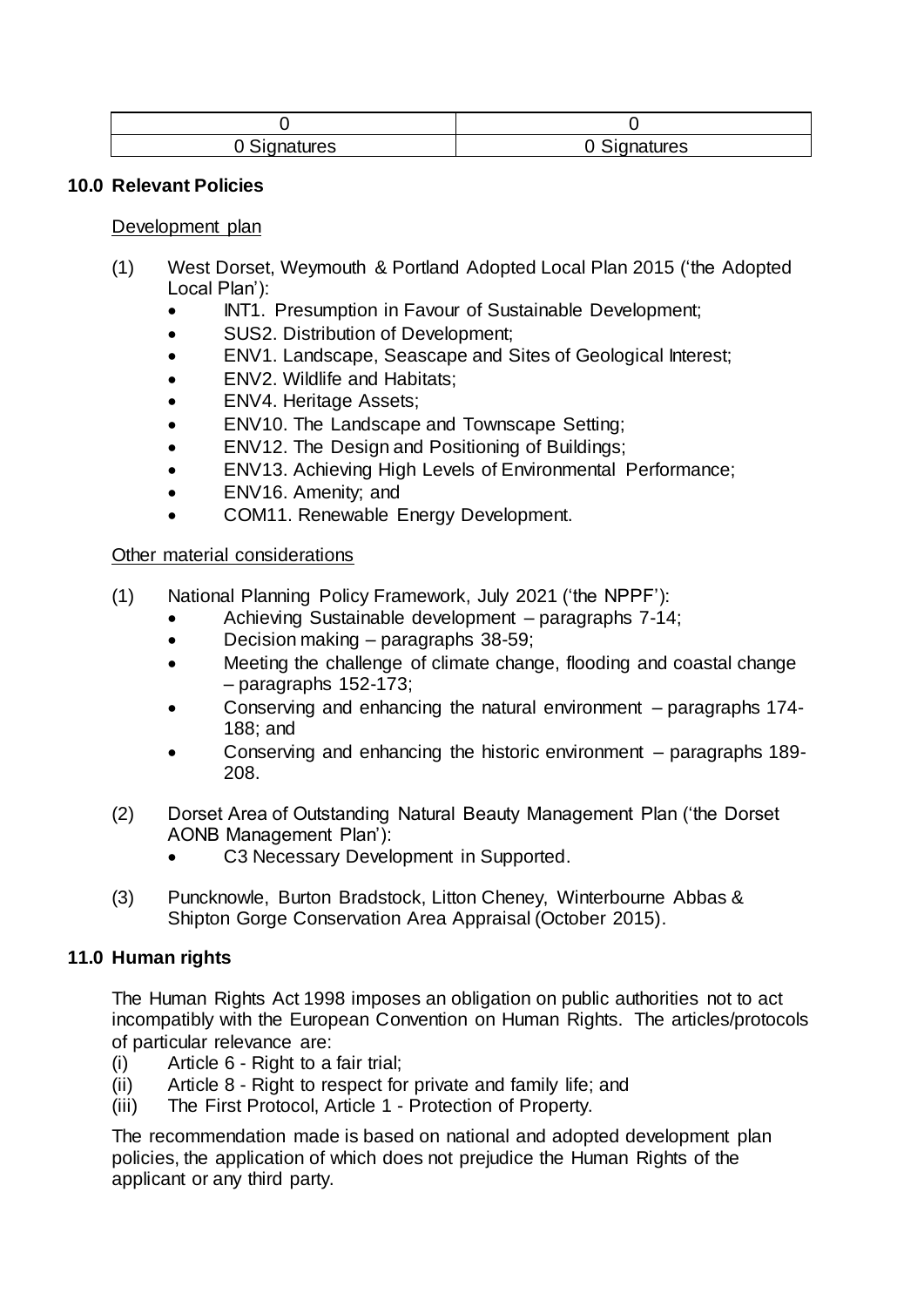# **12.0 Public Sector Equalities Duty**

As set out in the Equalities Act 2010, all public bodies, in discharging their functions must have "due regard" to this duty. There are 3 main aims:

- Removing or minimising disadvantages suffered by people due to their protected characteristics;
- Taking steps to meet the needs of people with certain protected; and characteristics where these are different from the needs of other people
- Encouraging people with certain protected characteristics to participate in public life or in other activities where participation is disproportionately low.

Whilst there is no absolute requirement to fully remove any disadvantage the Duty is to have "regard to" and remove or minimise disadvantage.

The relevant protected characteristics are age, disability, gender reassignment, pregnancy and maternity, race, religion or belief, sex and sexual orientation.

Having considered the information presented in the application, consultation responses and the prevailing planning context, I am satisfied that the proposed development would have no material impact on individuals or identifiable groups with protected characteristics.

## **13.0 Financial benefits**

| What                                    | <b>Amount / value</b> |  |  |
|-----------------------------------------|-----------------------|--|--|
| <b>Material Considerations</b>          |                       |  |  |
| Carrying out the proposed development   | Unknown               |  |  |
| would have a minor beneficial impact    |                       |  |  |
| on the local economy through            |                       |  |  |
| associated expenditure and              |                       |  |  |
| employment.                             |                       |  |  |
| Information submitted in support of the | Uncertain             |  |  |
| application indicates that operation of |                       |  |  |
| the solar panels would likely result in |                       |  |  |
| energy cost savings and a potential     |                       |  |  |
| revenue stream.                         |                       |  |  |
| <b>Non Material Considerations</b>      |                       |  |  |
| By definition, non material financial   | Not material          |  |  |
| considerations are not relevant to the  |                       |  |  |
| determination of the application.       |                       |  |  |

Section 70(2) of the Town and Country Planning Act 1990 (as amended) provides that in dealing with an application for planning permission the authority shall have regard to:

- (a) the provisions of the development plan, so far as material to the application,
- (b) a post-examination draft neighbourhood development plan, so far as material to the application,
- (c) any local finance considerations, so far as material to the application, and
- (d) any other material considerations.

For the purposes of section 70(2) "local finance consideration" means: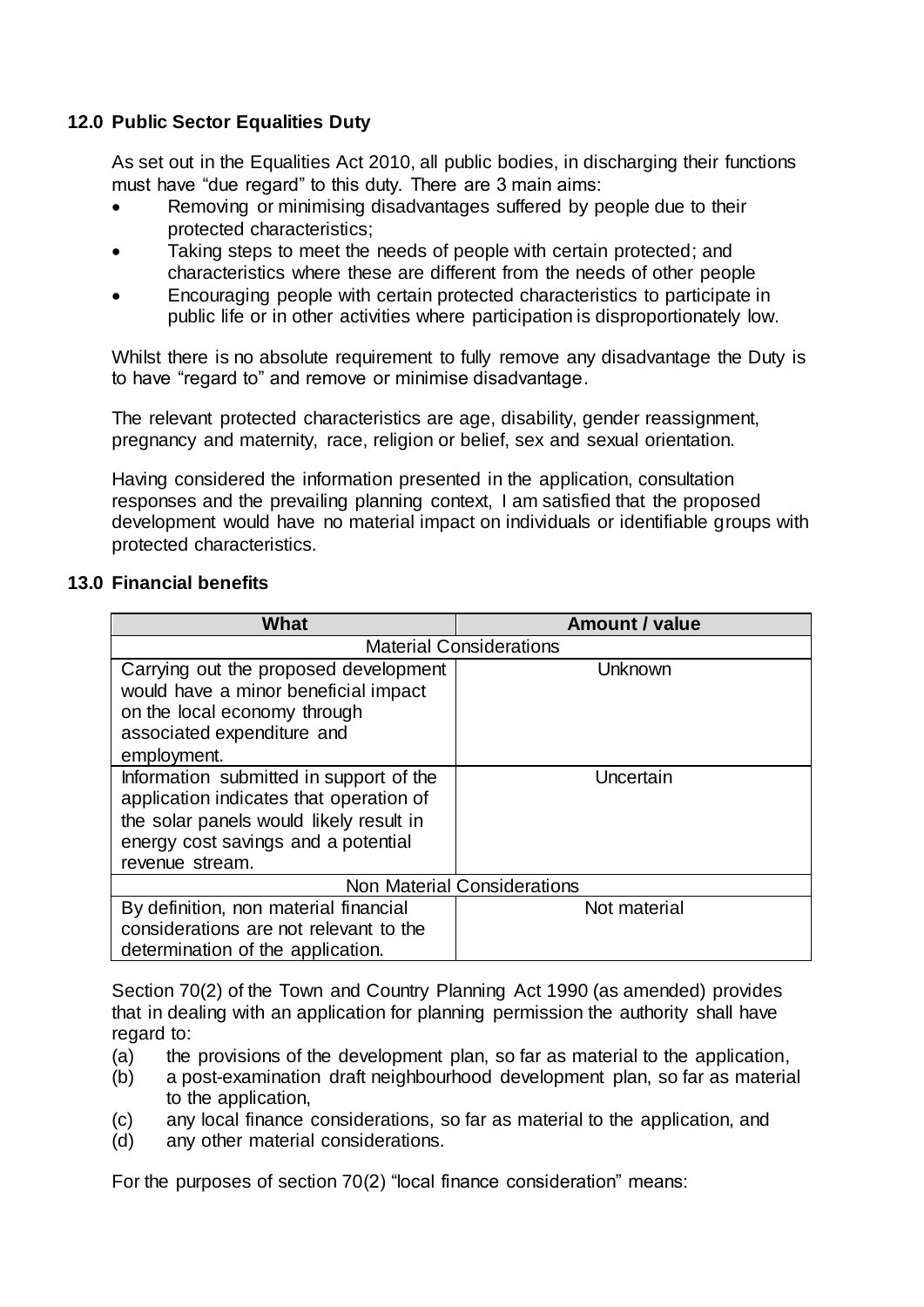- (a) a grant or other financial assistance that has been, or will or could be, provided to a relevant authority by a Minister of the Crown, or
- (b) sums that a relevant authority has received, or will or could receive, in payment of Community Infrastructure Levy.

To be material to the determination of an application of planning permission, a local finance consideration must have the potential to help make development acceptable in planning terms.

It is understood that funding for the installation of the proposed solar panels has been secured under the Government's Public Sector Decarbonisation Scheme. However, as such grant funding is not provided in order to make development acceptable in planning terms, the potential receipt of grant funding is not material to the determination of the application.

The Community Infrastructure Levy (CIL) operates in the former district of West Dorset, but the proposed development is not of a form liable to CIL.

Accordingly, there are no local finance considerations that are material to the determination of the application.

#### **14.0 Climate Implications**

Paragraph 152 of the NPPF provides that:

"The planning system should support the transition to a low carbon future in a changing climate and should help to: shape places in ways that contribute to radical reductions in greenhouse gas emissions, minimise vulnerability and improve resilience; encourage the reuse of existing resources, including the conversion of existing buildings; and support renewable and low carbon energy and associated infrastructure."

The application proposal is focussed on harnessing a renewable source of energy and forms part of Dorset Council's wider estate decarbonisation strategy. The proposed development would make a valuable contribution to cutting greenhouse gas emissions.

## **15.0 Planning Assessment**

The main issues in the determination of the application are:

- (i) the acceptability in principle of the proposed development; and
- (ii) the impact of the proposed development on the setting and heritage significance of the original school building and the 19<sup>th</sup> century classroom block;
- (iii) the impact of the proposed development on the character and appearance of the Litton Cheney Conservation Area and the Dorset AONB; and
- (iv) whether any harms associated with the proposed development are significantly outweighed by the benefits associated with the proposed development.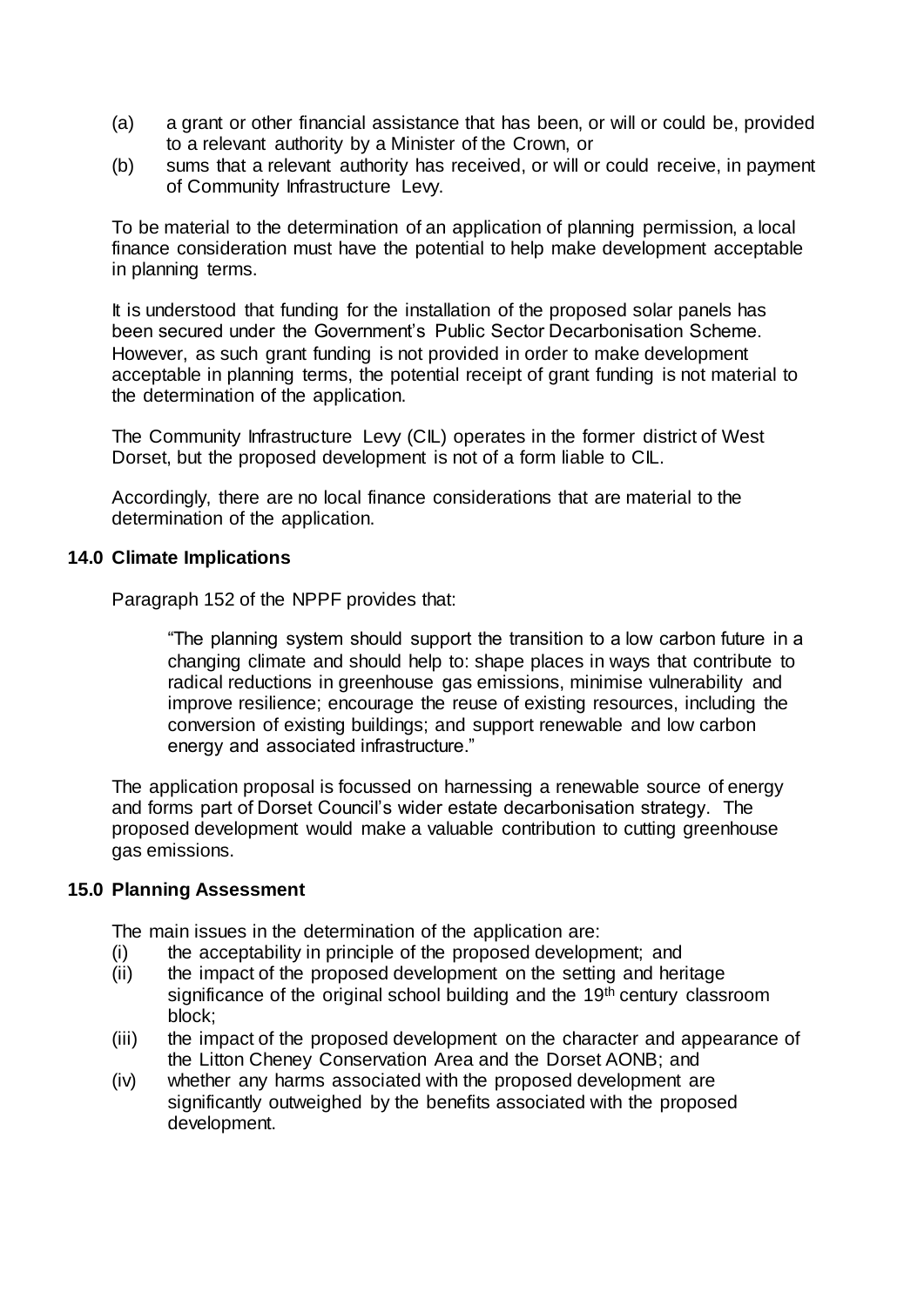# Principle of Development, Environmental Impact and Benefits

Section 38(6) of the Planning and Compulsory Purchase Act 2004 (as amended) provides that if regard is to be had to the development plan for the purpose of any determination to be made under the planning Acts the determination must be made in accordance with the plan unless material considerations indicate otherwise.

The School Site is located entirely within the parish of Litton Cheney where the development plan includes the West Dorset, Weymouth & Portland Adopted Local Plan 2015 ('the Adopted Local Plan'). The term material considerations is broad in scope but includes national planning policy set out in the National Planning Policy Framework ('the NPPF') and supplementary planning policy and guidance documents.

The proposals map of the Adopted Local Plan shows the School Site as located:

- (i) within the Dorset Area of Outstanding Natural Beauty;
- (ii) within the Litton Cheney Conservation Area; and
- (iii) outside of the defined development boundaries.

The School Site is not subject to any site specific land use policy or allocation.

The NPPF provides that the purpose of the planning system is to contribute to the achievement of sustainable development (paragraph 7) and that achieving sustainable development means that the planning system has three overarching objectives – economic, social and environmental – which are interdependent and need to be pursued in mutually supportive ways, so that opportunities can be taken to secure net gains across each of the different objectives (paragraph 8). Paragraph 38 of the NPPF provides that local planning authorities should approach decisions on proposed development in a positive way and further states that decision-makers at every level should seek to approve applications for sustainable development where possible.

Policy INT1 of the Adopted Local Plan states that there will be a presumption in favour of sustainable development that will improve the economic, social and environmental conditions in the area.

Policy SUS2 of the Adopted Local Plan provides that outside defined development boundaries, development will be strictly controlled, having particular regard to the need for the protection of the countryside and environmental constraints, and be restricted to specified form of development. Such development is identified to include:

- alterations and extensions to existing buildings in line with their current lawful use;
- educational/training related development; and
- proposals for the generation of renewable energy or other utility infrastructure.

Policy ENV1 of the Adopted Local Plan provides that the plan area's exceptional landscapes will be protected, taking into account the objectives of the Dorset AONB Management Plan and that development which would harm the character, special qualities or natural beauty of the Dorset Area of Outstanding Beauty, including their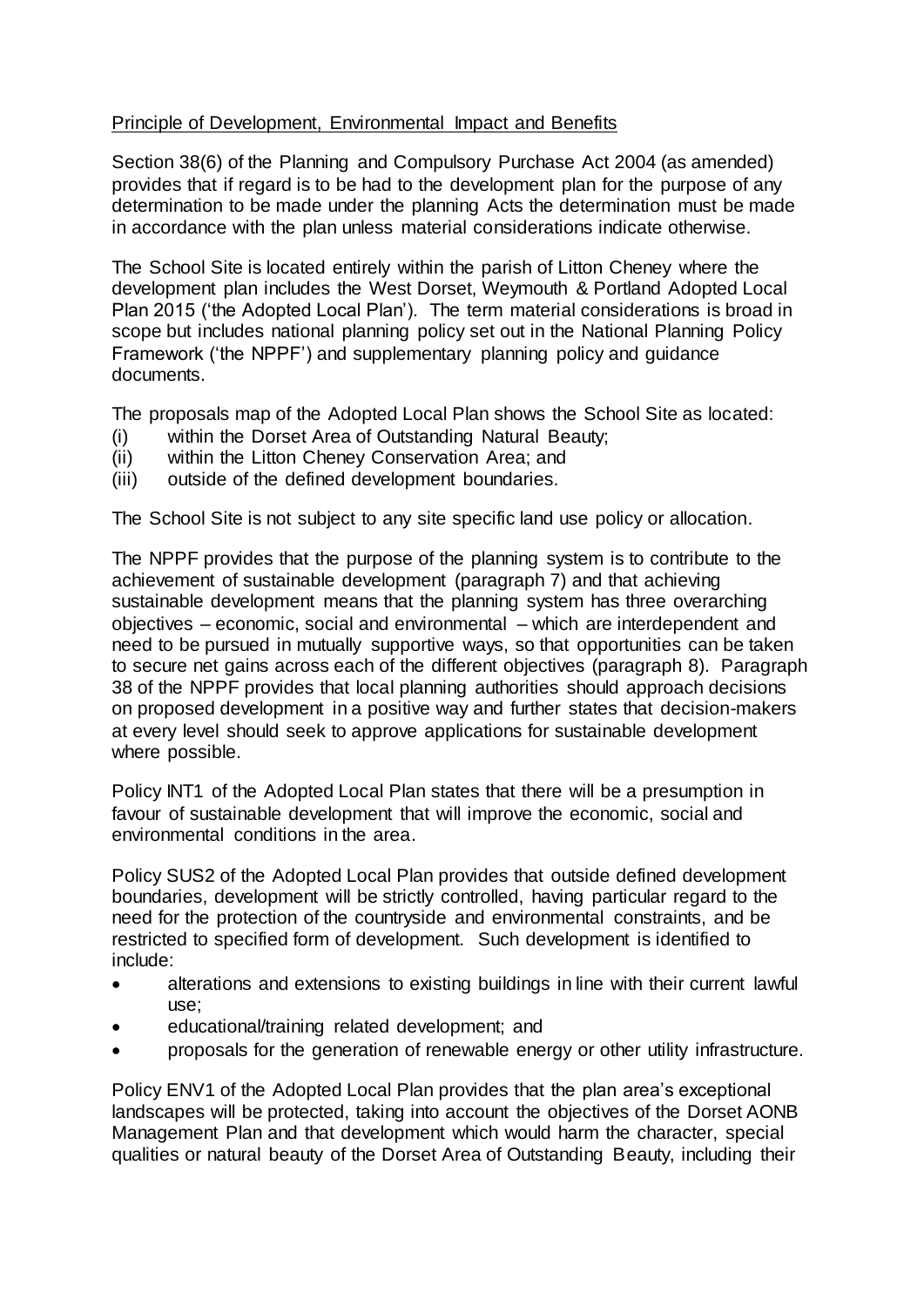characteristic landscape quality and diversity, uninterrupted panoramic views, individual landmarks, and sense of tranquillity and remoteness, will not be permitted. Policy ENV1 of the Adopted Local Plan further states that development should be located and designed so that it does not detract from and, where reasonable, enhances the local landscape character and that where proposals relate to sites where existing development is of visually poor quality, opportunities should be taken to secure visual enhancements. Amongst other matters, Policy ENV10 of the Adopted Local Plan provides that all development proposals should contribute positively to the maintenance and enhancement of local identity and distinctiveness and that development should be informed by the character of the site and its surroundings.

Policy COM11 of the Adopted Local Plan provides that proposals for generating heat or electricity from renewable energy sources (other than wind energy) will be allowed wherever possible providing that the benefits of the development, such as the contribution towards renewable energy targets, significantly outweigh any harm. Policy COM11 of the Adopted Local Plan further states that permission will only be granted provided:

- (i) any adverse impacts on the local landscape, townscape or areas of historical interest can be satisfactorily assimilated;
- (ii) the proposal minimises harm to residential amenity by virtue of noise, vibration, overshadowing, flicker, or other detrimental emissions, during construction, its operation and decommissioning;
- (iii) adverse impacts upon designated wildlife sites, nature conservation interests, and biodiversity are satisfactorily mitigated.

Paragraph 158 of the NPPF provides that when determining planning applications for renewable and low carbon development, local planning authorities should:

- a) not require applicants to demonstrate the overall need for renewable or low carbon energy, and recognise that even small-scale projects provide a valuable contribution to cutting greenhouse gas emissions; and
- b) approve the application if its impacts are (or can be made) acceptable.

In relation to planning for renewable and low carbon energy the Government's online Planning Practice Guidance (NPPG) comments that increasing the amount of energy from renewable and low carbon technologies will help to make sure the UK has a secure energy supply, reduce greenhouse gas emissions to slow down climate change and stimulate investment in new jobs and businesses and further states that planning has an important role in the delivery of new renewable and low carbon energy infrastructure in locations where the local environmental impact is acceptable (NPPG ID Reference 5-001-20140306).

The NPPG further comments that:

"The National Planning Policy Framework explains that all communities have a responsibility to help increase the use and supply of green energy, but this does not mean that the need for renewable energy automatically overrides environmental protections and the planning concerns of local communities. As with other types of development, it is important that the planning concerns of local communities are properly heard in matters that directly affect them (Reference ID: 5-003-20140306)."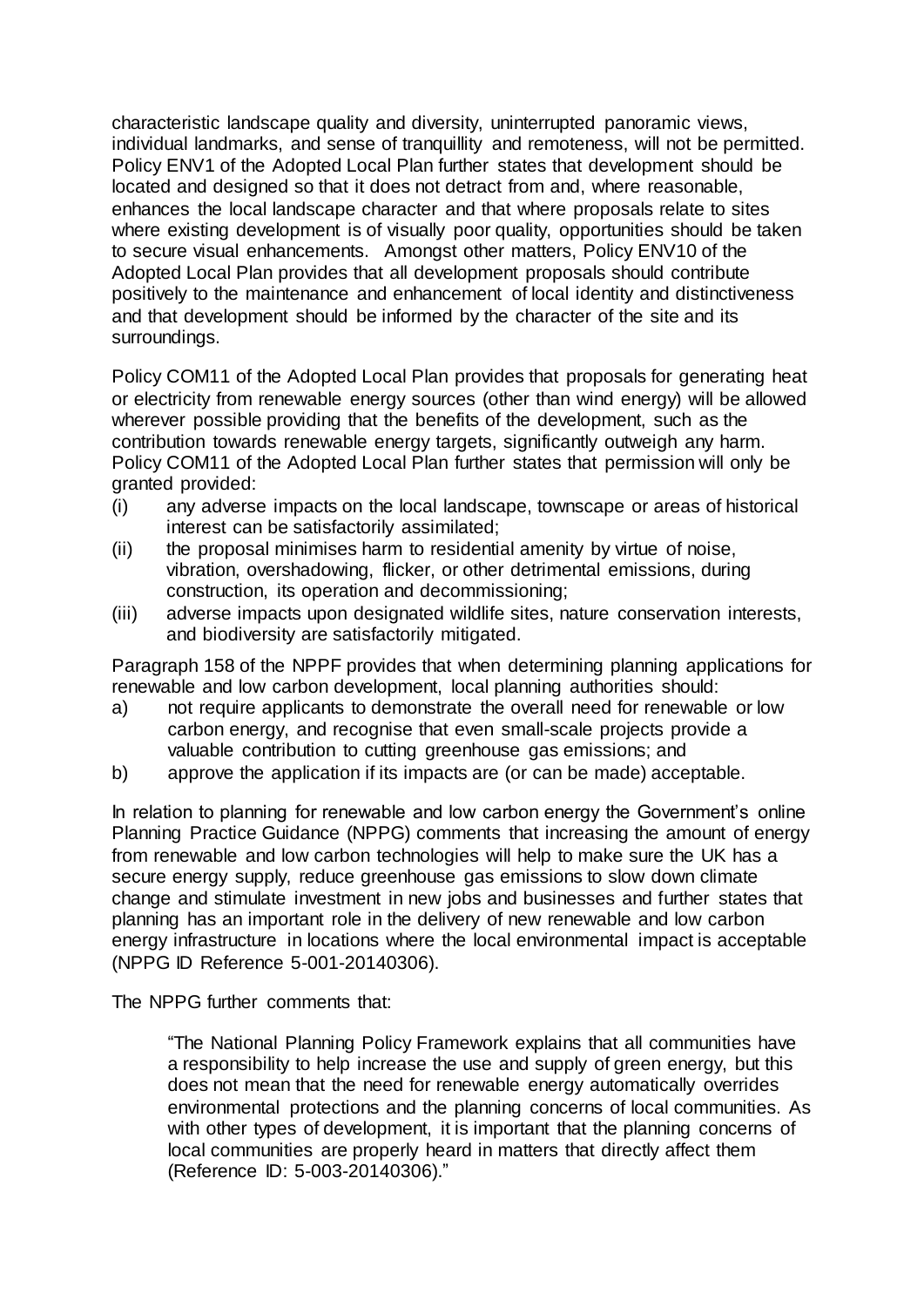Specifically, in relation to the particular planning considerations that relate to active solar technology (photovoltaic and solar water heating), the NPPG comments that installations are often permitted development but where a planning application is required, factors to be borne in mind include:

- the importance of siting systems in situations where they can collect the most energy from the sun;
- need for sufficient area of solar modules to produce the required energy output from the system;
- the effect on a protected area such as an Area of Outstanding Natural Beauty or other designated areas; and
- the colour and appearance of the modules, particularly if not a standard design (NPPG Reference ID: 5-012-20140306).

Policy C3 of the Dorset AONB Management Plan supports renewable energy production where compatible with the objectives of AONB designation. The relevant objectives relate to the conservation and enhancement of the natural beauty and special qualities of the AONB.

Having regard to the location and nature of the of the proposed development, there is no in-principle land use objection to the application proposal.

The proposed panels are of a standard manufactured design with a black frame and a white backsheet. On most roof coverings, black-framed panels tend to be less visually intrusive than those with uncoated metal frames. Mounting panels close to or flush with roof planes as proposed can also assist to visually integrate the panels and pre-existing built fabric, moderating visual impact.

The application site is not located within a statutorily designated nature conservation area and no adverse impacts on designated wildlife sites, nature conservation interests or biodiversity are anticipated.

Solar panels are designed to absorb rather than to reflect light and are typically less reflective than standard glazing. Taking into account the design of the proposed panel and their proposed positioning, material impact on residential amenity by reason of glint, glare or any other emission is unlikely.

Presence of the solar panels on the original school building and the  $19<sup>th</sup>$  century classroom block as originally proposed would have had a pronounced and detrimental modernising impact on the character and appearance of these buildings with associated harm to the character and appearance of the Litton Cheney Conservation Area. By contrast, the panels proposed on the more modern buildings within the School Site would not appear unduly alien or intrusive in their setting and their impact on the character and appearance of the School Site and the surrounding area would be so slight that their presence would not harm the heritage significance of the Conservation Area, the wider landscape setting or the setting and heritage significance of any other heritage assets.

Paragraph 189 of the NPPF is clear that heritage assets are an irreplaceable resource and should be conserved in a manner appropriate to their significance so that they can be enjoyed for their contribution to the quality of life of existing and future generations. National policy is equally clear that: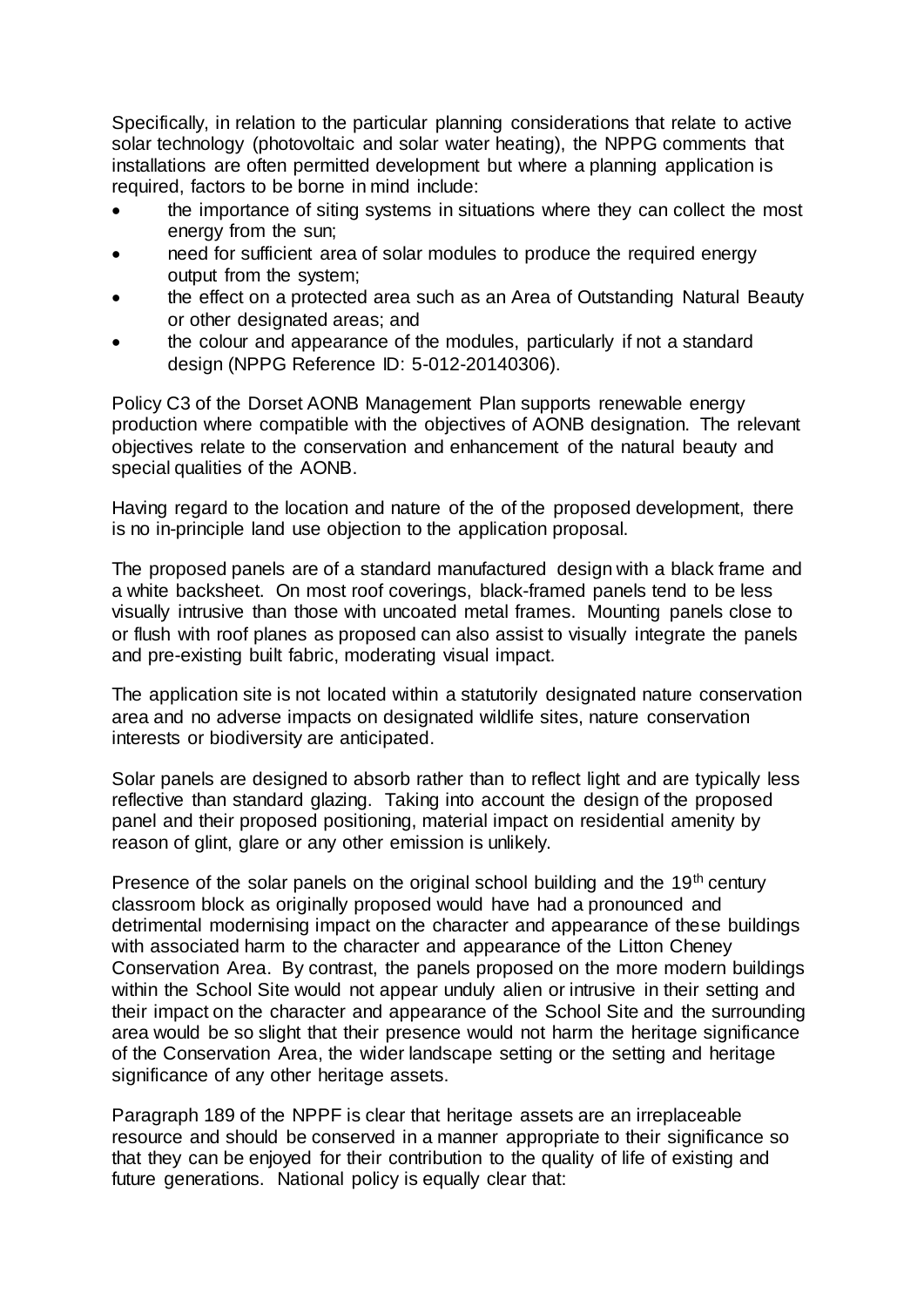- (i) that where there is evidence of deliberate neglect or, or damage to, a heritage asset, the deteriorated state of the heritage asset should not be taken into account in any decision (NPPF paragraph 196);
- (ii) that when considering the impact of a proposed development on the significance of a designated heritage asset, great weight should be given to the asset's conservation (NPPF paragraph 199);
- (iii) that any harm to, or loss of, the significance of a designated heritage asset (from its alteration or destruction, or form development within its setting) should require clear and convincing justification (NPPF paragraph 200);
- (iv) where a development proposal will lead to less than substantial harm to the significance of a designated heritage asset, this harm should be weighed against the public benefits of the proposal including, where appropriate, securing its optimum viable use (NPPF paragraph 202); and
- (v) the effect of an application on the significance of a non-designated heritage asset should be taken into account in determining the application and that in weighing applications that directly or indirectly affect non-designated heritage assets, a balanced judgement will be required having regard to the scale of any harm or loss and the significance of the heritage asset (NPPF paragraph) 203).

Policy ENV4 of the Adopted Local Plan similarly provides that any harm to the significance of a designated or non-designated heritage asset must be justified and that applications will be weighed against the public benefits of the proposal.

The carbon savings associated with the installation of the proposed solar panels would make a valuable contribution to cutting greenhouse gas emissions with associated cost savings and revenue receipts potentially being to the benefit of education services and the continued use of the historic school buildings for a purpose for which they were constructed.

With consequent harm to the character and appearance of the Litton Cheney Conservation Area so slight as to result in no harm to heritage significance, such harm is clearly justified and significantly outweighed by the public benefits associated with the proposed development.

# **16.0 Conclusion**

For the reasons set out above and subject to the imposition of the conditions set out in section 17.0 below, the proposed development would be in general accordance with the development plan. With no material considerations warranting or necessitating the determination of the application other than in accordance with the development plan, planning permission can and should be granted.

## **17.0 Recommendation**

That the Committee would be minded to grant planning permission subject to the conditions set out below and recommends that the Head of Planning determines the application accordingly.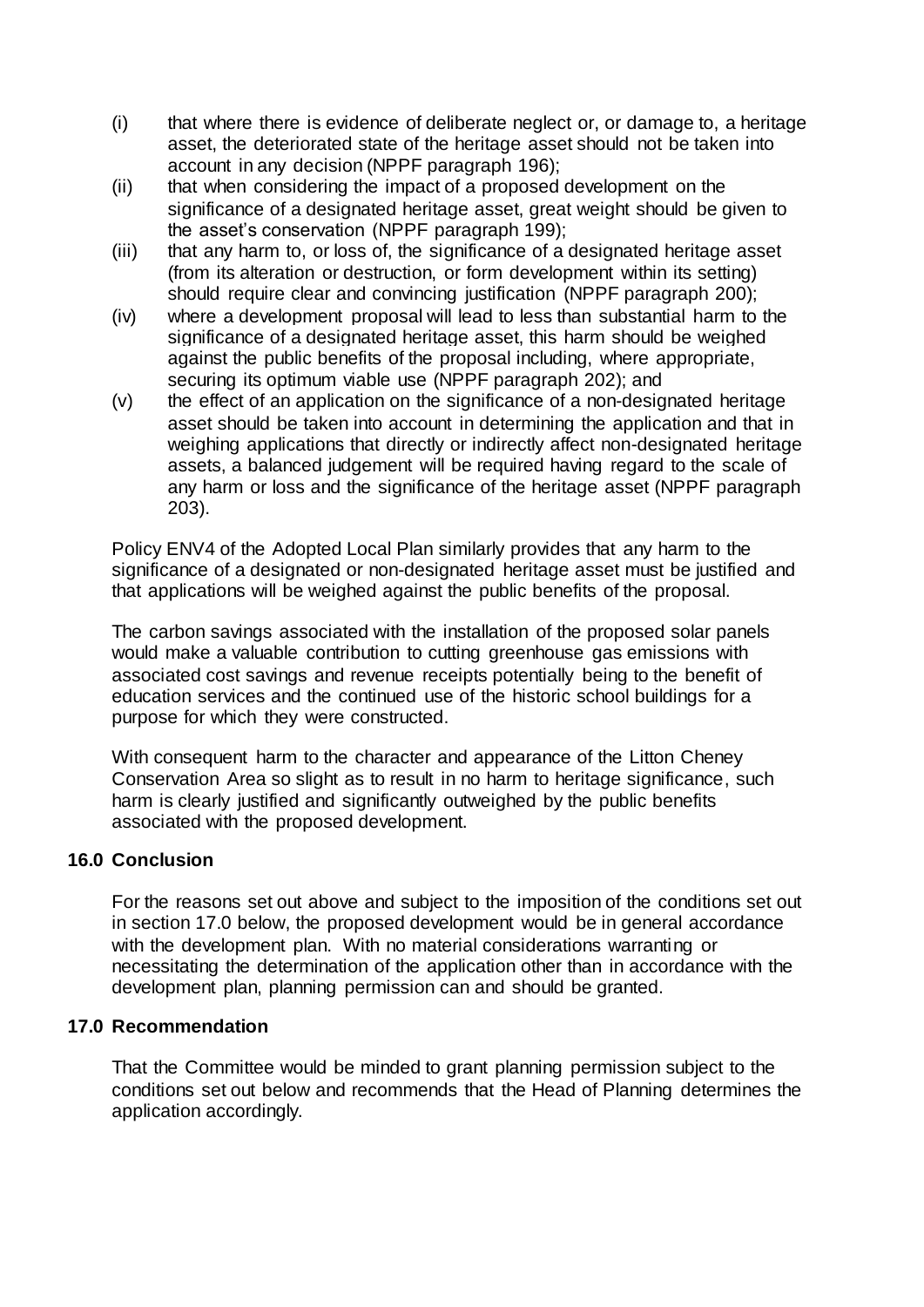#### **Conditions**

(1) The development hereby permitted shall be begun not later than the expiration of three years from the date of this permission.

Reason: In accordance with section 91 of the Town and Country Planning Act 1990 (as amended).

- (2) Unless otherwise required by the conditions of this planning permission, the development hereby permitted shall be carried out in accordance with the following plans and drawings submitted in support of the application for planning permission:
	- (i) Drawing Number 01 dated 20/08/2021 and titled SITE PLAN;
	- (ii) Drawing Number 02 dated 20/08/2021 and tilted LOCATION PLAN;
	- (iii) Drawing Number 05 dated 16/09/2021 and titled PROPOSED ELEVATIONS EAST AND WEST Rev A;
	- (iv) Drawing Number 06 dated 16/09/2021 and titled PROPOSED ELEVATIONS NORTH AND SOUTH Rev A; and
	- (v) Drawing Number 07 dated 20/08/2021 and titled ROOF PLAN Rev A.

Reason: To regulate the development having regard to Policies ENV1, ENV4, ENV10, ENV12 and COM11 of the adopted West Dorset, Weymouth & Portland Local Plan 2015.

(3) Prior to the commencement of the development hereby permitted a method statement providing full details of all infrastructure works to be undertaken and a cable routing plan shall be submitted to and approved in writing by the local planning authority. The development shall be undertaken in accordance with the approved method statement.

Reason: To ensure that the installation of the solar panels, cabling, fixings and all associated infrastructure does not result in unacceptable damage to the historic fabric of any school buildings or is otherwise inappropriately sited in the interest of the character and appearance of the area and of preserving heritage significance having regard to Policies ENV1, ENV4, ENV10, ENV12 and COM11 of the adopted West Dorset, Weymouth & Portland Local Plan 2015.

(4) Within three months of any solar panel hereby permitted no longer being used for the generation of electricity, the panel and any associated mounting brackets and framework shall be removed and the underlying roof covering shall be restored to its pre-development condition.

Reason: To secure the timely removal of any unused solar panels and to secure the appropriate restoration of the roof in the interest of minimising harm to heritage significance having regard to Policies ENV1, ENV4, ENV10, ENV12 and COM11 of the adopted West Dorset, Weymouth & Portland Local Plan 2015.

#### Informative Notes